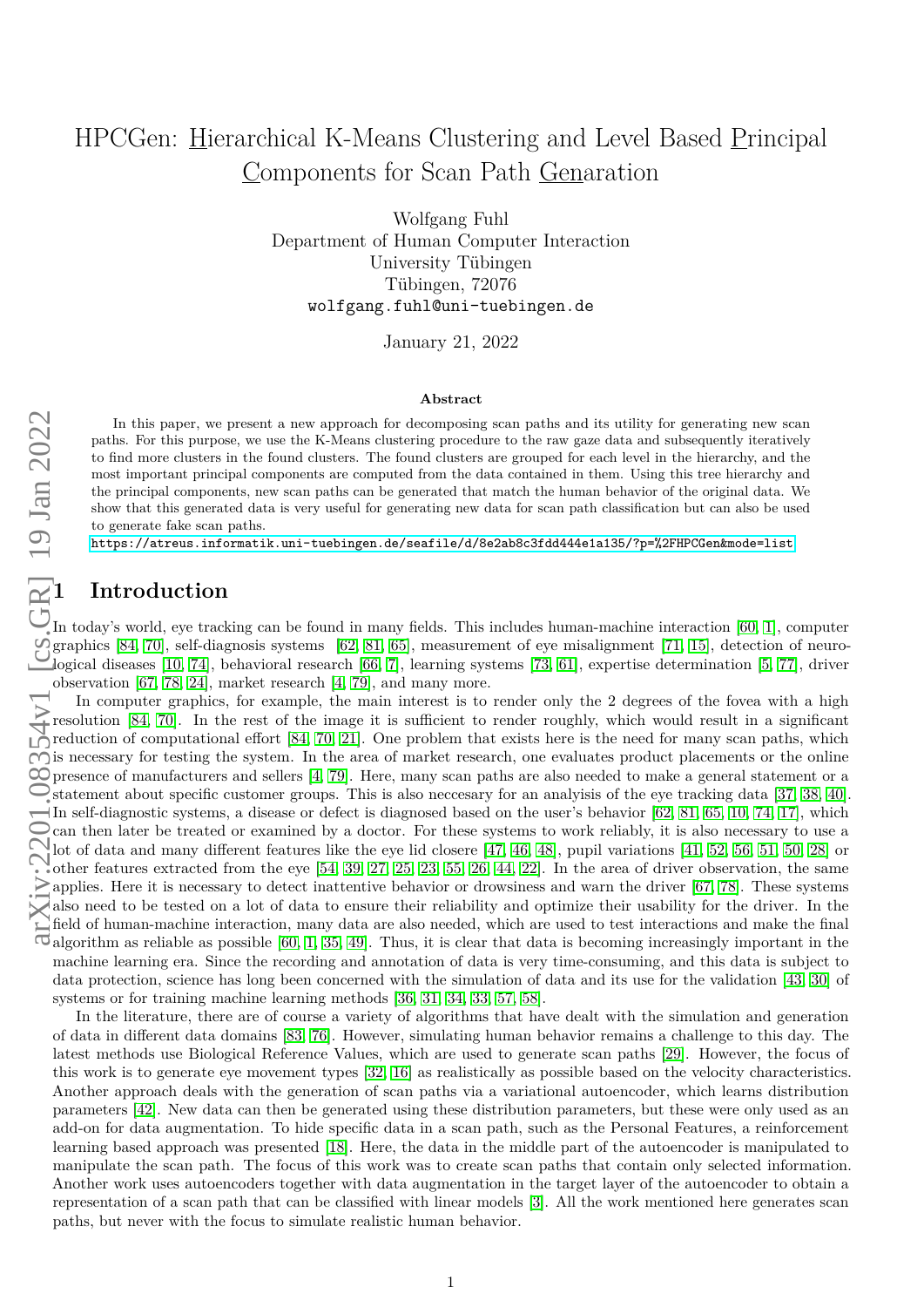

<span id="page-1-0"></span>Figure 1: The general concept of our proposed approach. We use multiple gaze recordings and cluster them hierarchically. In each cluster, we compute the shift vectors to the cluster center of the data points and compute the next level with the clustering of the deviations. Based on the shifts we compute the principal components which we can afterwards use to generate a scan path. The shown example uses only two clusters per level, our approach can use different amounts of clusters on each level.

In this work, we present an algorithm that allows to learn a scan path model hierarchically from given human scan path images. This means that based on the given scan paths, new scan paths can be generated that reflect exactly this behavior. An example would be the search for items in an online store. If some data from humans is given here, a model can be generated with our algorithm and with this model new scan paths for the search of articles. This can be used to generate data for scan path classification as well as data to validate an online presence. Of course, there are limitations to the application of our algorithm, but these are described in the limitations' section of this paper.

Our contributions to the state of the art are:

- 1. A novel approach for scan path generation which is totally data driven.
- 2. Code for the generation of scan path, as well as code to train new models.
- 3. Comparison to other state of the art approaches, as well as the combination with other approaches to generate training data.
- 4. Evaluation of fake scan path generation

## **2 Related work**

The first part of the related work focuses on the simulation of eye movements. In 2002 an approach on image rendering was proposed in [\[64\]](#page-8-16). The authors focused on the generation of realistic saccade movements, and it was also possible to simulate smooth pursuits as well as different vergence angels. Another approach which focuses on the generation of eye movements as well as head rotations was proposed in [\[68\]](#page-8-17). Here the head movements are simulated additionally, but the simulator automatically triggers an eye movement, if the head motion starts. The next improvement was proposed in [\[63\]](#page-8-18). Here, head movements do not trigger eye movements anymore and in addition to the standard eye movement types, blinks are simulated as well. For the generation of the eye movements, the method in [\[63\]](#page-8-18) uses sound files. There exists also an approach which is motivated by the eye muscle [\[82\]](#page-9-11) movement. The approach is described in [\[13\]](#page-6-13) and focuses especially on the eye rotation. This approach uses predefined sequences of eye movements to generate the eye rotations, for which it is not a real eye movement nor a gaze data generation approach. The last approach which is based on image rendering is [\[85\]](#page-9-12). This approach randomly generates eye images with different textures as well as different orientations. The main purpose of this approach is to generate training data for computer vision algorithms, since no eye movement types nor realistic gaze data is generated. The so far mentioned approaches are usually used to generate images or sequences of images corresponding to special eye movement types. Their main use is in animation of characters or the interaction with humans [\[75\]](#page-9-13). Therefore, the generated eye movement sequences do not correspond to real viewing behavior of humans, since no saliency information nor task specific knowledge is integrated.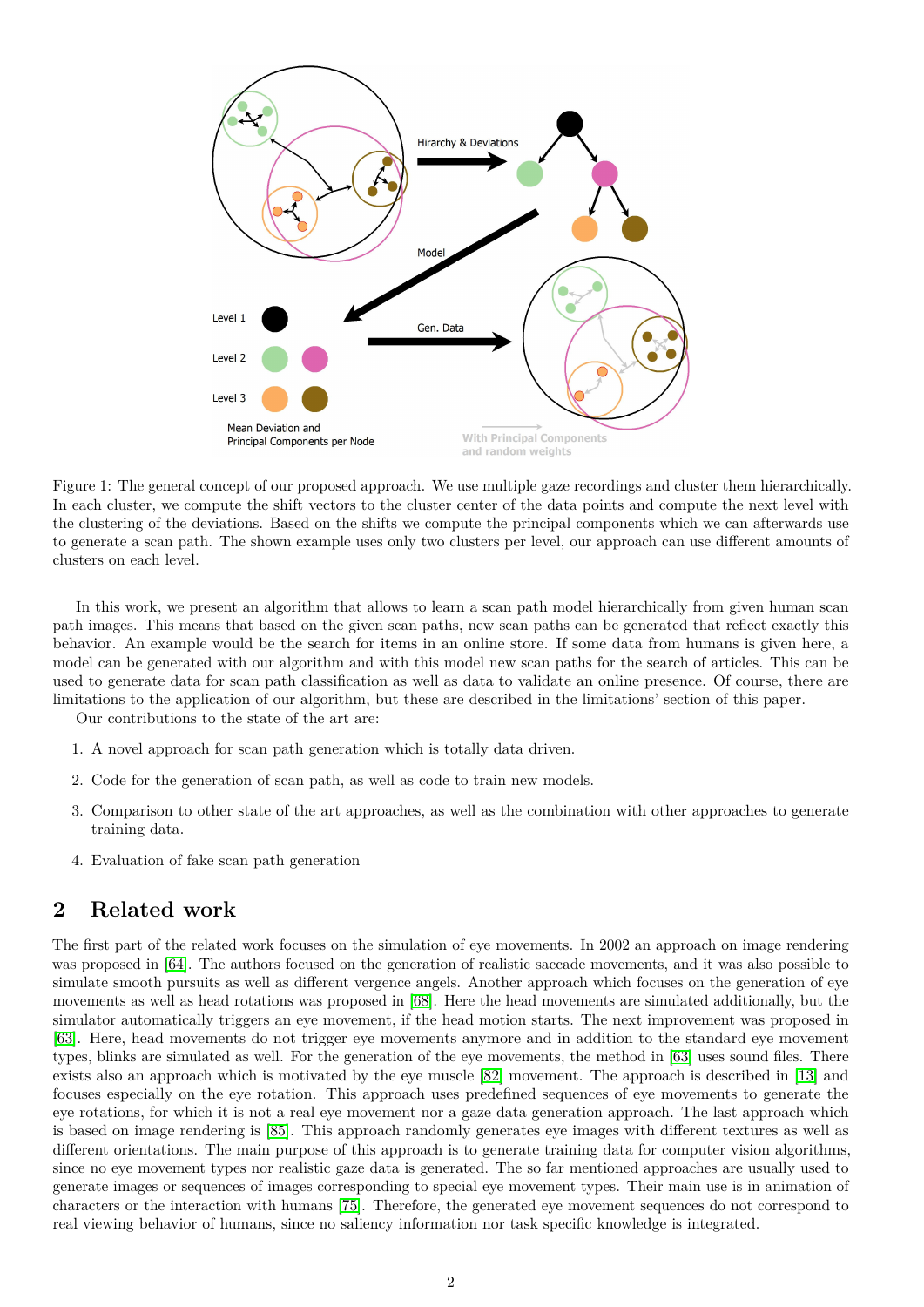An approach which focuses on a realistic simulation of gaze sequences based on saliency information is described in [\[6\]](#page-6-14). The approach is based on a statistical model and uses saliency information together with random number generators to simulate gaze data. In [\[11\]](#page-6-15) the before mentioned approach was refined by adding different distributions for noise generation, which is a part in any real world data recording of gaze data. Additionally, the authors in [\[14\]](#page-6-16) added jitter of the gaze signal itself based on a normal distribution. An extension of those approaches which supports different sampling rates as well as dynamic sampling rates, which is usually the case if the cameras have no fixed exposure time, is proposed in [\[29\]](#page-7-17). The approach generates random sequences of eye movement types together with the gaze information and is able to map them to static and dynamic stimuli as well as to other gaze data. The approach itself uses different distributions as well as scientifically based equations for the calculation of the gaze signal and eye movements.

With the upcoming of deep neural networks and the recent improvements in machine learning, other novel approaches have been proposed recently. A deep recurrent neural network to generate gaze heatmaps was proposed in [\[80\]](#page-9-14). It is applied on static images and tries to generate a realistic gaze heatmap. While this was one of the first approaches, it has the limitation, that it only works on already seen images during training. An approach using generative adversarial neural networks (GAN) was proposed in [\[2\]](#page-5-3). Here, the input consists of static images and saliency maps out of which a scan path is generated. An approache for scan path manipulation using an autoencoder and reinforcement learning is described in [\[18\]](#page-6-12). The authors did not try to compute a realistic scan path, but to manipulate the scan path in a way that some information is removed while other information is still contained in the scan path. An approach using a variational autoencoder is proposed in [\[42\]](#page-7-19). Here, the autoencoder learns parameters of distributions in the central block of the autoencoder. With a random sequence of numbers and those parameters, a new scan path can be generated. The authors used this simulation technique only for data augmentation, which helped to improve the classification accuracy. In [\[3\]](#page-5-2) an autoencoder which combines different feature extractors (Convolutions with different sizes) was proposed. The authors did not try to generate a realistic sequence but use the central part of the autoencoder as general metric for scan path classification.

### **3 Method**

<span id="page-2-0"></span>

|     | <b>Algorithm 1</b> Model Generation                                                                          |
|-----|--------------------------------------------------------------------------------------------------------------|
|     | 1: procedure $GENERATEMODEL(Gaze Data, MaxLevel, NumClusters, DynCluster)$                                   |
| 2:  | $Model = 0$                                                                                                  |
| 3:  | $Clusters[1] = GazeData$<br>$\triangleright$ Multiple recordings with two or three dimensions $(X, Y, time)$ |
| 4:  | for $l = 1$ to MaxLevel do                                                                                   |
| 5:  | if $DynCluster = True$ then                                                                                  |
| 6:  | $NumClusters = UpdateRule(NumClusters, l)$                                                                   |
| 7:  | for $c = 1$ to Size(Clusters) do                                                                             |
| 8:  | $Model[l][c].m = Mean(Clusters[c])$<br>$\triangleright$ First level is position other levels are deviations  |
| 9:  | $SubClusters[c] = KMeans(Clusters[c], NumClusters)$<br>$\triangleright$ SubClusters has multiple dimensions  |
| 10: | $\triangleright$ The clustering will assigne each gaze point a cluster if there are to few gaze points.      |
| 11: | $\triangleright$ The shifts to those gaze points will be computed and used in the PCA.                       |
| 12: | $\triangleright$ Assign clusters between multiple recordings<br>CombineCloseSubClusters(SubClusters)         |
| 13: | $Model[l][c].p = PCA(Mean(SubClusters[c]) - Model[l][c].m)$                                                  |
| 14: | $Clusters = ToOneDimension(SubClusters)$                                                                     |
| 15: | return Model                                                                                                 |

The general idea of our approach is to extract the structure of gaze data and reuse this structure to generate new gaze data (Figure [1\)](#page-1-0). Gaze data generally consists of eye movements such as fixations and saccades [\[12\]](#page-6-17). These fixations and saccades form clusters. If one now observes a longer time interval, several fixations form new clusters, which are interesting or important image areas or objects in fixed stimuli or in dynamic scenes. If we follow this formation of clusters over the whole image, a hierarchy of clusters is formed, which becomes deeper and finer. In our case, we go the opposite way and try to find the rough clusters from the whole recordings in the first step and then calculate finer and finer divisions for each cluster.

If we now look at several images of people, we notice that the same areas are often looked at. These areas are clusters in our hierarchy. Thus, our idea is to assign the clusters according to the hierarchy and position (the position can be two or three-dimensional. Thus, include spatial position and time) between the images to each other. Since each cluster has further sub clusters (In the last level of the hierarchy these are gaze points), we can calculate the displacement of these sub clusters to the parent cluster. Together with the assignment of the clusters, we obtain numerous possible shifts. We consider these displacements as shapes, which can be approximated via an active shape model [\[8\]](#page-6-18). This active shape model uses the most important principal components, which can then be used to compute new sub clusters. Once we have calculated the general hierarchy over all images, we can use this hierarchy to generate new gaze data. To do this, we run through the hierarchy from above and select random clusters in each layer, which are positioned based on their parent cluster or the principal components they contain. The leaves of the randomly generated tree are then the gaze points that are generated.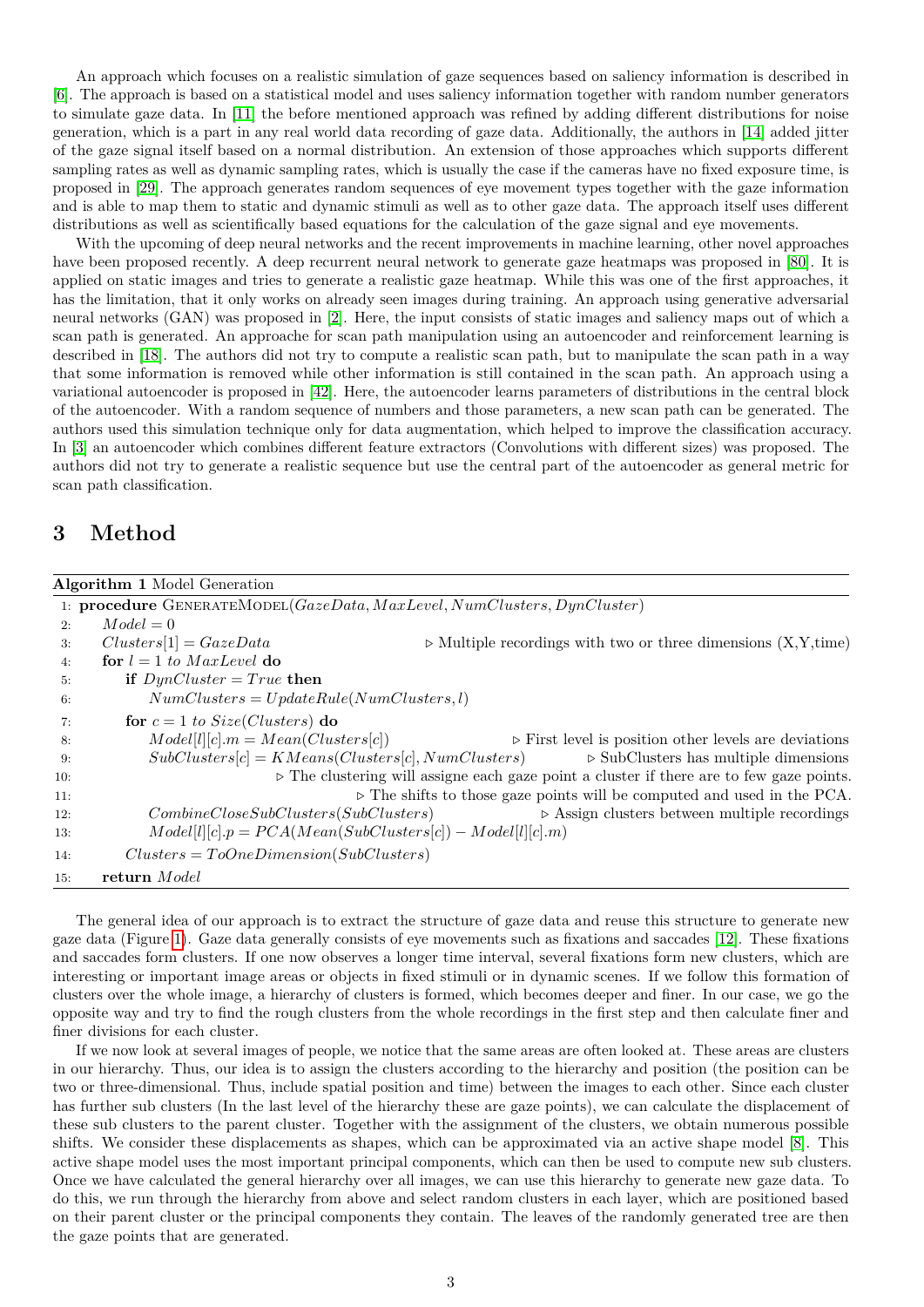### <span id="page-3-0"></span>**Algorithm 2** Scan path Generation

|     | 1: procedure GENERATESCANPATH(Model, MaxClusters, MaxSubClusters, DynCluster)                                  |
|-----|----------------------------------------------------------------------------------------------------------------|
| 2:  | $GazeData = 0$                                                                                                 |
| 3:  | $ParentClusterMeans[1] = 0$                                                                                    |
| 4:  | for $l = 1$ to MaxLevel do                                                                                     |
| 5:  | if $DynCluster = True$ then                                                                                    |
| 6:  | $MaxClusters = UpdateRule(MaxClusters, l)$                                                                     |
| 7:  | $MaxSubClusters = UpdateRule(MaxSubClusters, l)$                                                               |
| 8:  | for $lc = 1$ to ParentClusterMeans do                                                                          |
| 9:  | $LastMean = ParentClusterMeans[lc]$                                                                            |
| 10: | $NumClusters = Rand(0, MaxClusters)$                                                                           |
| 11: | if $NumClusters = 0$ then                                                                                      |
| 12: | $NewParentClusterMeans[lc][1] = LastMean$<br>$\triangleright$ Clusters can end before the max level is reached |
| 13: | $\triangleright$ They won't be touched in the next iteration                                                   |
| 14: | else                                                                                                           |
| 15: | for $c = 1$ to NumClusters do                                                                                  |
| 16: | $IDX = Rand(1, size(Model[l]))$                                                                                |
| 17: | $m = Model[l][IDX].m$<br>$\triangleright$ Mean shift of the model, first level it is the position.             |
| 18: | $p = Model[l][IDX].p$<br>$\triangleright$ Principal components to compute new shifts.                          |
| 19: | $NumSubClusters = Rand(1, MaxSubClusters)$                                                                     |
| 20: | $RandWeights = RandMatrix(NumSubClusters, ColumnSize(p))$                                                      |
| 21: | $NewParentCluster Means[lc][c] = LastMean + m + RandWeights * p$                                               |
| 22: | $ParentCluster Means = ToOneDimension(NewParentCluster Means)$                                                 |
| 23: | if $l = MaxLevel$ then                                                                                         |
| 24: | $GazeData = ParentCluster Means$                                                                               |
| 25: | if $TimeDependent = True$ then<br>$\triangleright$ Estimated automatically on the dimensionality of the means  |
| 26: | $GazeData = NormalizeTime(GazeData)$<br>$\triangleright$ Necessary if the time was used for clustering         |
| 27: | else                                                                                                           |
| 28: | $\triangleright$ Necessary if there is no time given<br>$GazeData = AddTime(GazeData)$                         |
| 29: | return GazeData                                                                                                |

In Algorithm [1](#page-2-0) the conceptual procedure for generating a model according to our approach is described. As input, it needs the gaze data of several images (GazeData), a maximum depth (MaxLevel), from which the calculation is stopped, an initial number of clusters (NumClusters), and whether the number of clusters should change over the depth or not (DynClusters). The gaze data can be passed both as simple x,y coordinates or additionally with the time, which is then considered with the KMeans procedure for the computation of the clusters. In the top level, an initial mean position is determined, from which the displacements for further clusters are then calculated. As soon as the clusters are calculated on all data, these are assigned between the images in order to be able to calculate general information for possible displacements via the sub clusters. In the following step, these possible shifts are divided into the most important subcomponents using the principal component analysis. These principal components are stored in the model together with the mean displacement (in the first layer the mean position). For each further layer in the model, this procedure is repeated until the last layer is reached or there is too little data in each cluster to form new clusters.

Our procedure to use a model to generate new gaze data, is described in Algorithm [2.](#page-3-0) As input, this algorithm has, the Model (Model), the maximum number of clusters (MaxClusters), the maximum number of subclusters per cluster (MaxSubCluster), and whether the maximum values for the clusters should change based on the current level (DynCluster). Our algorithm starts at the first level and randomly determines how many clusters to create. For each cluster to be created in this level, the number of subclusters is determined randomly. The displacement of these subclusters is calculated using the principal components and a random matrix. Together with the mean displacement or mean position for the first layer from the previous cluster, the positioning of the subclusters is determined. Then, the current clusters are replaced with the new clusters and for each new subcluster all the above operations are performed again. In the end, the leaves of this tree are obtained, which are the created gaze points. In case no time has been used in the data, the time is added linearly from the beginning to the end. If time has been given in the data, the data is sorted based on the created gaze points and normalized from zero to one.

### **4 Evaluation**

Our scan path generator and model creator are implemented in Matlab. The scripts are provided online and everybody can access them via the link in the abstract. For the evaluation we used the implemented machine learning approaches in Matlab as well as we used Matlab to compute the Encodji [\[59\]](#page-8-19), heatmap [\[45\]](#page-7-20), and histogram of oriented velocities (HOV) [\[19\]](#page-6-19) input format. We did not include the rule based learning [] since it required to many computation time [\[20\]](#page-6-20). The hardware for our evaluation was a desktop PC with an AMD Ryzen 9 3950X 16-Core Processor and 64 GB DDR4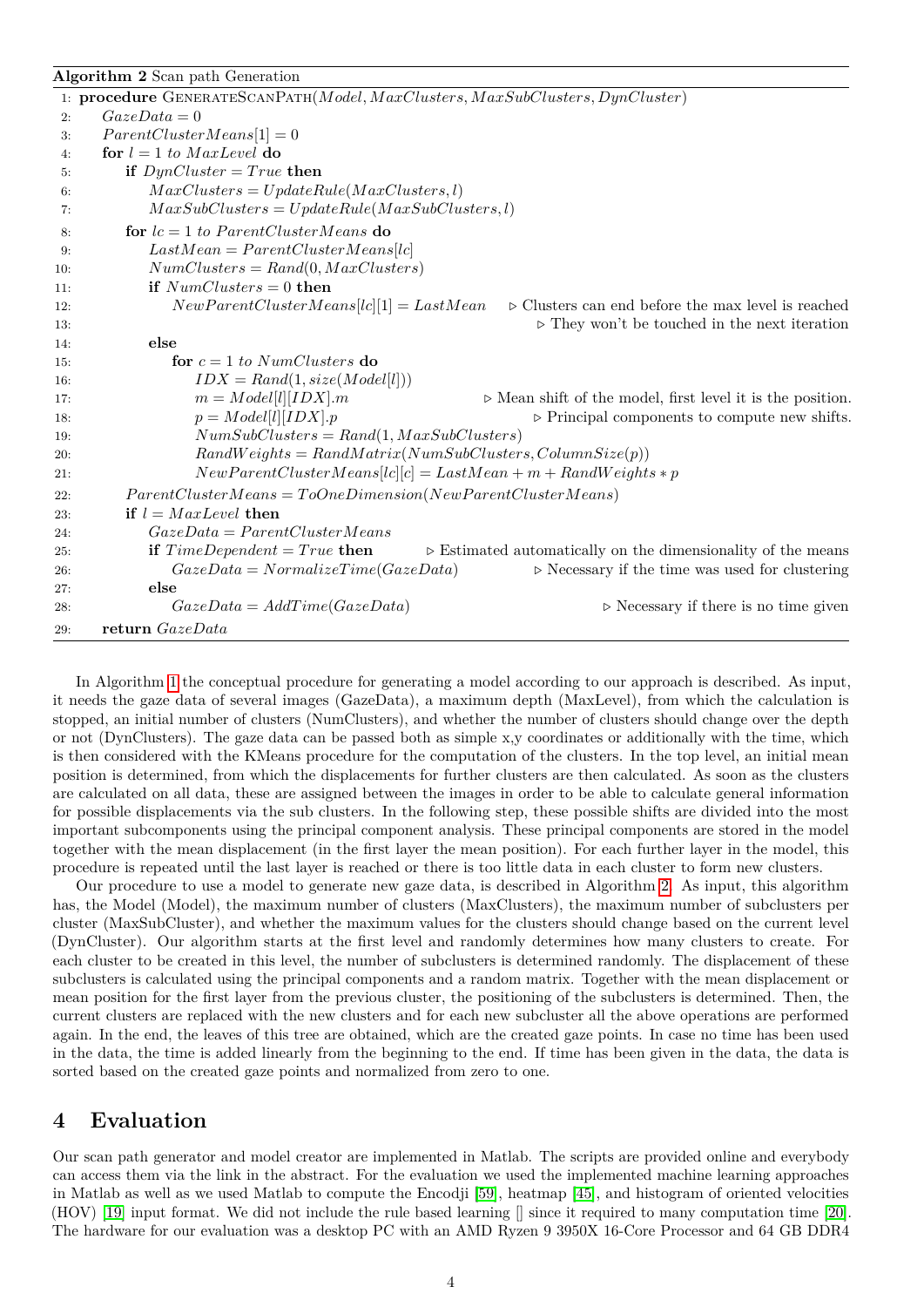|                   |   |             |                                               |             |                   | ETRA2019Challenge Data [72, 69] Hollywood Data [9] |          |                      |
|-------------------|---|-------------|-----------------------------------------------|-------------|-------------------|----------------------------------------------------|----------|----------------------|
|                   |   |             | Training Data                                 |             |                   | Accuracy                                           |          | Accuracy             |
| Method            |   |             | Sim [53] VAE [42] Proposed Real Data Stimulus |             |                   | Participant                                        |          | Stimulus Participant |
| Encodji [59]      |   |             |                                               |             | 52%               | 23\%                                               | $35\%$   | 23\%                 |
| NN&Heatmap [45]   | X |             |                                               |             | 60%               | 29%                                                | $31\%$   | $28\%$               |
| ET&Heatmap [45]   |   |             |                                               |             | $61\%$            | 29\%                                               | $30\%$   | $31\%$               |
| Encodji [59]      |   |             |                                               |             | $51\%$            | $24\%$                                             | $36\%$   | $22\%$               |
| NN&Heatmap [45]   |   | $\mathbf X$ |                                               |             | $61\%$            | $28\%$                                             | $37\%$   | $34\%$               |
| ET&Heatmap [45]   |   |             |                                               |             | 60%               | $31\%$                                             | $38\%$   | $33\%$               |
| Encodji [59]      |   |             |                                               |             | $58\%$            | 28%                                                | $39\%$   | $37\%$               |
| NN&Heatmap [45]   |   |             | X                                             |             | 64%               | $35\%$                                             | 40%      | $35\%$               |
| ET&Heatmap [45]   |   |             |                                               |             | 62%               | $37\%$                                             | 42%      | $33\%$               |
| Encodji [59]      |   |             |                                               |             | $\overline{89\%}$ | $81\%$                                             | 73%      | $67\%$               |
| NN&Heatmap [45]   |   |             |                                               | X           | $81\%$            | 73%                                                | $59\%$   | 41\%                 |
| $ET&Heatmap$ [45] |   |             |                                               |             | 82%               | $77\%$                                             | $62\%$   | $51\%$               |
| Encodji [59]      |   |             |                                               |             | $61\%$            | 43\%                                               | 41\%     | $36\%$               |
| NN&Heatmap [45]   | X | X           | X                                             |             | 59%               | 34%                                                | $38\%$   | 37%                  |
| ET&Heatmap [45]   |   |             |                                               |             | $60\%$            | 37%                                                | $38\%$   | $38\%$               |
| Encodji [59]      |   |             |                                               |             | $90\%$            | 82%                                                | 75%      | $71\%$               |
| NN&Heatmap [45]   | X |             |                                               | X           | $83\%$            | 73%                                                | 70%      | 43%                  |
| ET&Heatmap [45]   |   |             |                                               |             | 88%               | 77%                                                | 77%      | 51\%                 |
| Encodji [59]      |   |             |                                               |             | $91\%$            | $81\%$                                             | 78%      | $70\%$               |
| NN&Heatmap [45]   |   | $\mathbf X$ |                                               | $\mathbf X$ | $83\%$            | 74%                                                | 73%      | 48%                  |
| ET&Heatmap [45]   |   |             |                                               |             | 87%               | $78\%$                                             | 76%      | $55\%$               |
| Encodji [59]      |   |             |                                               |             | $91\%$            | $83\%$                                             | 79%      | 74%                  |
| NN&Heatmap [45]   |   |             | X                                             | X           | 84%               | 76%                                                | 73%      | 57%                  |
| ET&Heatmap [45]   |   |             |                                               |             | 88%               | $81\%$                                             | 77%      | $62\%$               |
| Encodji [59]      |   |             |                                               |             | $92\%$            | $85\%$                                             | $81\%$   | $76\%$               |
| NN&Heatmap [45]   | Χ | X           | X                                             | X           | $86\%$            | 79%                                                | 76%      | 58\%                 |
| ET&Heatmap [45]   |   |             |                                               |             | 89%               | 83%                                                | 78%      | 63%                  |
| Chance            |   |             |                                               |             | $25.0\%$          | $12.5\%$                                           | $0.48\%$ | $1.58\%$             |

<span id="page-4-0"></span>Table 1: The results of our approach in combination with others to improve the classification accuracy of participants and stimuli on two public data sets. Abbreviations: NN is neural network, ET is ensemble of bagged trees.

ram. We did not use a GPU, since all models are small enough to train and execute them fast on a CPU. We conducted two experiments. The first is about improving classification accuracy with simulated data, and the second is about generating gaze paths that pretend to be from a person. Alle evaluations are with additional data augmentation. The augmentations used is random scan path cropping, adding random noise to the gaze points, combining random scan path of the same class, and adding up to 5% of random gaze points. For our evaluation, we performed a 5-fold cross validation. For the ensemble of bagged decision trees (ET), we performed an automatic optimal parameter search from Matlab. For the neural networks (NN), we used a hidden layer with 100 neurons and determined the optimal training parameters via a grid search. For the Encodeji procedure, we used the parameters and the model from the paper [\[59\]](#page-8-19).

The VAE [\[42\]](#page-7-19) simulator was trained on the training data for each class and random number vectors were used to generate 1000 simulated gaze data for each class. We used the same procedure for our approach whereby data augmentation was used during training for the VAE as well as our approach. In the case of the [\[53\]](#page-8-21) (Sim), gaze paths were generated using the gaze data and the stimulus. For each procedure, 1000 gaze paths were generated for each class and used as additional training data in the first experiment. In the second experiment, the generated gaze data was used to fool the machine learning methods.

**The ETRA2019Challenge data [\[72,](#page-9-15) [69\]](#page-8-20)** consists of 960 recordings with 45 seconds duration each. The data

<span id="page-4-1"></span>Table 2: The results of different data generation algorithms for fake scan path generation. Abbreviations: NN is neural network, ET is ensemble of bagged trees, and HOV is histogram of oriented gradients.

|                      |                             | Successful deception |          |          |  |
|----------------------|-----------------------------|----------------------|----------|----------|--|
| Data                 | Method                      | $Sim$ [53]           | VAE [42] | Proposed |  |
|                      | Encodji [59]                | $32\%$               | 41\%     | 49%      |  |
|                      | NN&Heatmap [45]             | 53%                  | 69%      | 75%      |  |
| Challenge $[72, 69]$ | <b>NN&amp;HOV</b> [19]      | $57\%$               | 72\%     | 79\%     |  |
|                      | ET&Heatmap [45]             | 44%                  | 61\%     | 71%      |  |
|                      | ET&HOV<br>$\vert 19 \vert$  | 44%                  | 62\%     | 73%      |  |
|                      | Encodji [59]                | $4\%$                | $19\%$   | $31\%$   |  |
|                      | NN&Heatmap [45]             | 11%                  | 37\%     | 57%      |  |
| Hollywood [9]        | <b>NN&amp;HOV</b> [19]      | 13%                  | 42\%     | 62%      |  |
|                      | ET&Heatmap [45]             | $7\%$                | 33%      | $49\%$   |  |
|                      | ET&HOV<br>$\left 19\right $ | $10\%$               | 35%      | 55%      |  |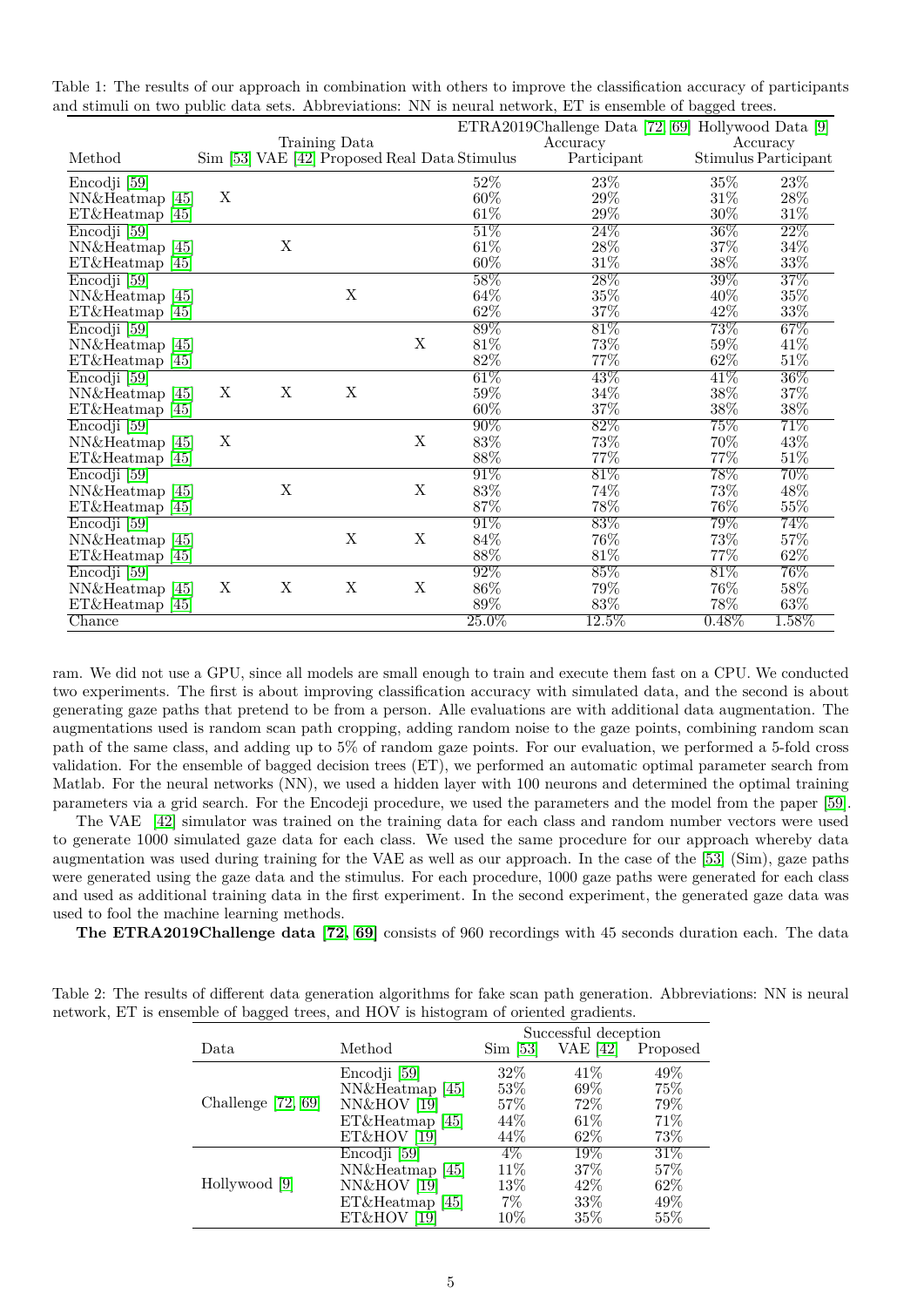was collected from 8 subjects. The performed tasks are fixation, visual search and visual exploration. The eye tracking device used is an EyeLink II and during recording the subjects had to use a chin-rest to increase the accuracy of the eye tracker. In total, there were 4 different stimuli used. In our experiment, we use the stimulus and subject classification.

**The Hollywood data [\[9\]](#page-6-21)** provides eye tracking data of 63 subjects watching Hollywood video clips. Each clip had a length of 30 seconds and in total there are 206 different video clips. Each subject watched  $\approx$  40 clips. The used Eye Tracker was an Eyelink 1000. In addition to the subject and stimuli information, there is also a rating given for each clip, as well as if the movie was seen before. In this work, we use the stimulus as well as the subject for our classification experiments.

Looking at Table [1](#page-4-0) it becomes clear that none of the simulators alone comes close to the results of the real data. If all simulators are used together, the individual results improve, but the real data are still significantly better. If the data of the simulators are used together with the real data, the best results are obtained. Our approach provides the largest contribution, but it is not drastically different from the other simulators. The best results are obtained when all generated data and the real data are used together for training. Here there is a significant improvement compared to the results obtained with the real data only.

In our machine learning deception experiment (table [2\)](#page-4-1), we additionally used histograms of oriented velocities [\[19\]](#page-6-19). These do not use spatial position, only orientations. This makes them perform even worse than the heatmap features in the pure classification experiment. As seen in table [2,](#page-4-1) it is noticeable that the methods based on the heatmap and HOV features are the easiest to fool. This is due to the fact that these methods quantize the data. In the case of Encodji coding, the deception becomes much more difficult. Overall, our method performs best in this experiment, which is most evident in the Hollywood dataset.

### **5 Limitations**

The limitations of our algorithm are on the one hand that it is not necessarily the case that real human behavior is simulated. This is due to the fact that our algorithm learns the hierarchy of scan paths from humans and also their distribution, but combines this later randomly. The problem here is that individual parts of the generated scan path are definitely human, but the combination does not necessarily reflect human behavior. Also, nowadays, it is not possible to prove or determine what exactly in a human scan path are the characteristic features of a person and which are not. Another limitation of this work is the evaluation regarding the faking of human scan paths (Table [2\)](#page-4-1). In this evaluation it can be evaluated how many similar scan paths our simulator has generated, which have faked the machine learning approach, but not whether these are good simulated human scan paths regarding the human behavior.

### **6 Conclusion**

In this paper, we have presented a new fully data-based scan path generation algorithm that can learn from human scan paths. In the first step, the algorithm generates a hierarchy using K-Means clustering and then computes the principal components using the distribution of the next clusters. During generation, the hierarchy is processed, and new clusters are generated in each generated layer based on the principal components. This combines the behavior of from the learned data so that all parts of the generated scan path are human, but the combination does not necessarily result in a human scan path. In our evaluation, we looked at combining different scan path generators as well as real data to train scan path classifiers. Here we could show that the presented generator is at least as good as the state of the art. In combination with the generated data of the other generators and the real data, the best result was obtained, which means that our approach extends the previous possibilities to obtain training data. Furthermore, we conducted experiments to simulate human scan paths to fool a machine learning procedure. Here our method performed best. Overall, we hope that the presented approach is a helpful contribution to the state of the art and helps further researchers to improve scan path classification as well as scan path generation.

### **References**

- <span id="page-5-0"></span>[1] Omer Arslan, Oguz Atik, and Serkan Kahraman. Eye tracking in usability of electronic chart display and information system. *The Journal of Navigation*, 74(3):594–604, 2021.
- <span id="page-5-3"></span>[2] Marc Assens, Xavier Giro-i Nieto, Kevin McGuinness, and Noel E O'Connor. Pathgan: visual scanpath prediction with generative adversarial networks. In *Proceedings of the European Conference on Computer Vision (ECCV)*, pages 0–0, 2018.
- <span id="page-5-2"></span>[3] Louise Gillian C Bautista and Prospero C Naval. Gazemae: general representations of eye movements using a micro-macro autoencoder. In *2020 25th International Conference on Pattern Recognition (ICPR)*, pages 7004–7011. IEEE, 2021.
- <span id="page-5-1"></span>[4] Svetlana Bialkova, Klaus G Grunert, and Hans van Trijp. From desktop to supermarket shelf: Eye-tracking exploration on consumer attention and choice. *Food Quality and Preference*, 81:103839, 2020.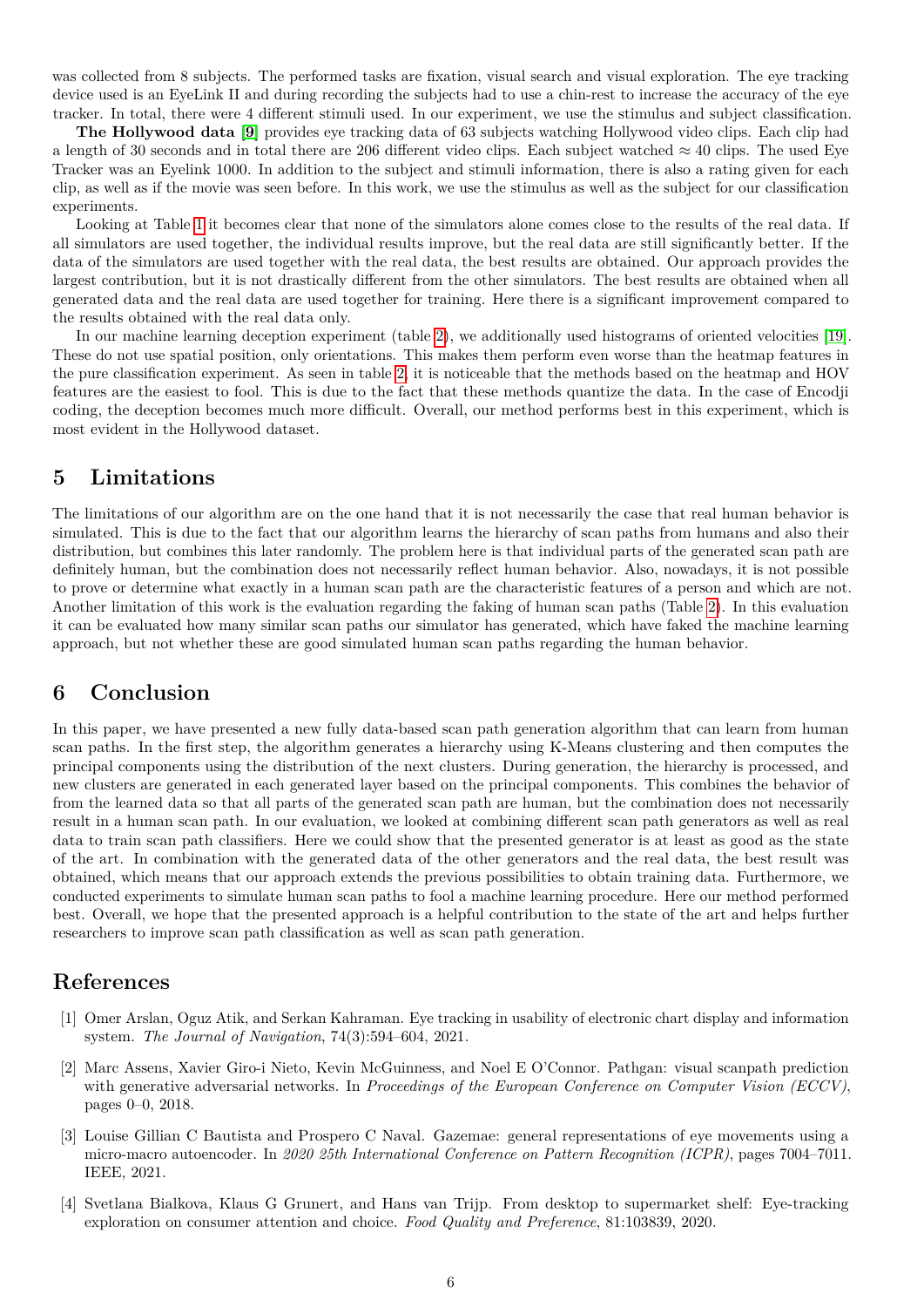- <span id="page-6-3"></span>[5] Tad T Brunyé, Trafton Drew, Kathleen F Kerr, Hannah Shucard, Donald L Weaver, and Joann G Elmore. Eye tracking reveals expertise-related differences in the time-course of medical image inspection and diagnosis. *Journal of Medical Imaging*, 7(5):051203, 2020.
- <span id="page-6-14"></span>[6] Daniel J Campbell, Joseph Chang, Katarzyna Chawarska, and Frederick Shic. Saliency-based bayesian modeling of dynamic viewing of static scenes. In *Eye Tracking Research and Applications*, pages 51–58. ACM, 2014.
- <span id="page-6-2"></span>[7] Margot Chauliac, Leen Catrysse, David Gijbels, and Vincent Donche. It is all in the" surv-eye": Can eye tracking data shed light on the internal consistency in self-report questionnaires on cognitive processing strategies?. *Frontline Learning Research*, 8(3):26–39, 2020.
- <span id="page-6-18"></span>[8] Timothy F Cootes and Christopher J Taylor. Active shape models—'smart snakes'. In *BMVC92*, pages 266–275. Springer, 1992.
- <span id="page-6-21"></span>[9] Francisco M Costela and Russell L Woods. A free database of eye movements watching "hollywood" videoclips. *Data in brief*, 25:103991, 2019.
- <span id="page-6-1"></span>[10] Rebecca Davis and Alla Sikorskii. Eye tracking analysis of visual cues during wayfinding in early stage alzheimer's disease. *Dementia and geriatric cognitive disorders*, 49(1):91–97, 2020.
- <span id="page-6-15"></span>[11] Andrew Duchowski, Sophie Jörg, Aubrey Lawson, Takumi Bolte, Lech Świrski, and Krzysztof Krejtz. Eye movement synthesis with 1/f pink noise. In *Proceedings of the 8th ACM SIGGRAPH Conference on Motion in Games*, pages 47–56. ACM, 2015.
- <span id="page-6-17"></span>[12] Andrew T Duchowski and Andrew T Duchowski. *Eye tracking methodology: Theory and practice*. Springer, 2017.
- <span id="page-6-13"></span>[13] Andrew T Duchowski and Sophie Jörg. Modeling physiologically plausible eye rotations. *Proceedings of Computer Graphics International*, 2015.
- <span id="page-6-16"></span>[14] Andrew T Duchowski, Sophie Jörg, Tyler N Allen, Ioannis Giannopoulos, and Krzysztof Krejtz. Eye movement synthesis. In *Eye Tracking Research and Applications*, pages 147–154. ACM, 2016.
- <span id="page-6-0"></span>[15] John R Economides, Daniel L Adams, Cristina M Jocson, and Jonathan C Horton. Ocular motor behavior in macaques with surgical exotropia. *Journal of neurophysiology*, 98(6):3411–3422, 2007.
- <span id="page-6-11"></span>[16] W. Fuhl. *Image-based extraction of eye features for robust eye tracking*. PhD thesis, University of Tübingen, 04 2019.
- <span id="page-6-6"></span>[17] W. Fuhl. From perception to action using observed actions to learn gestures. *User Modeling and User-Adapted Interaction*, pages 1–18, 08 2020.
- <span id="page-6-12"></span>[18] W. Fuhl, E. Bozkir, and E. Kasneci. Reinforcement learning for the privacy preservation and manipulation of eye tracking data. In *Proceedings of IEEE International Joint Conference on Neural Networks*, 2021.
- <span id="page-6-19"></span>[19] W. Fuhl, N. Castner, and E. Kasneci. Histogram of oriented velocities for eye movement detection. In *International Conference on Multimodal Interaction Workshops, ICMIW*, 2018.
- <span id="page-6-20"></span>[20] W. Fuhl, N. Castner, and E. Kasneci. Rule based learning for eye movement type detection. In *International Conference on Multimodal Interaction Workshops, ICMIW*, 2018.
- <span id="page-6-5"></span>[21] W. Fuhl, N. Castner, T. C. Kübler, A. Lotz, W. Rosenstiel, and E. Kasneci. Ferns for area of interest free scanpath classification. In *Proceedings of the 2019 ACM Symposium on Eye Tracking Research & Applications (ETRA)*, 06 2019.
- <span id="page-6-10"></span>[22] W. Fuhl, N. Castner, L. Zhuang, M. Holzer, W. Rosenstiel, and E. Kasneci. Mam: Transfer learning for fully automatic video annotation and specialized detector creation. In *International Conference on Computer Vision Workshops, ICCVW*, 2018.
- <span id="page-6-8"></span>[23] W. Fuhl, S. Eivazi, B. Hosp, A. Eivazi, W. Rosenstiel, and E. Kasneci. Bore: Boosted-oriented edge optimization for robust, real time remote pupil center detection. In *Eye Tracking Research and Applications, ETRA*, 2018.
- <span id="page-6-4"></span>[24] W. Fuhl, H. Gao, and E. Kasneci. Neural networks for optical vector and eye ball parameter estimation. In *ACM Symposium on Eye Tracking Research & Applications, ETRA 2020*. ACM, 01 2020.
- <span id="page-6-7"></span>[25] W. Fuhl, H. Gao, and E. Kasneci. Tiny convolution, decision tree, and binary neuronal networks for robust and real time pupil outline estimation. In *ACM Symposium on Eye Tracking Research & Applications, ETRA 2020*. ACM, 01 2020.
- <span id="page-6-9"></span>[26] W. Fuhl, D. Geisler, W. Rosenstiel, and E. Kasneci. The applicability of cycle gans for pupil and eyelid segmentation, data generation and image refinement. In *International Conference on Computer Vision Workshops, ICCVW*, 11 2019.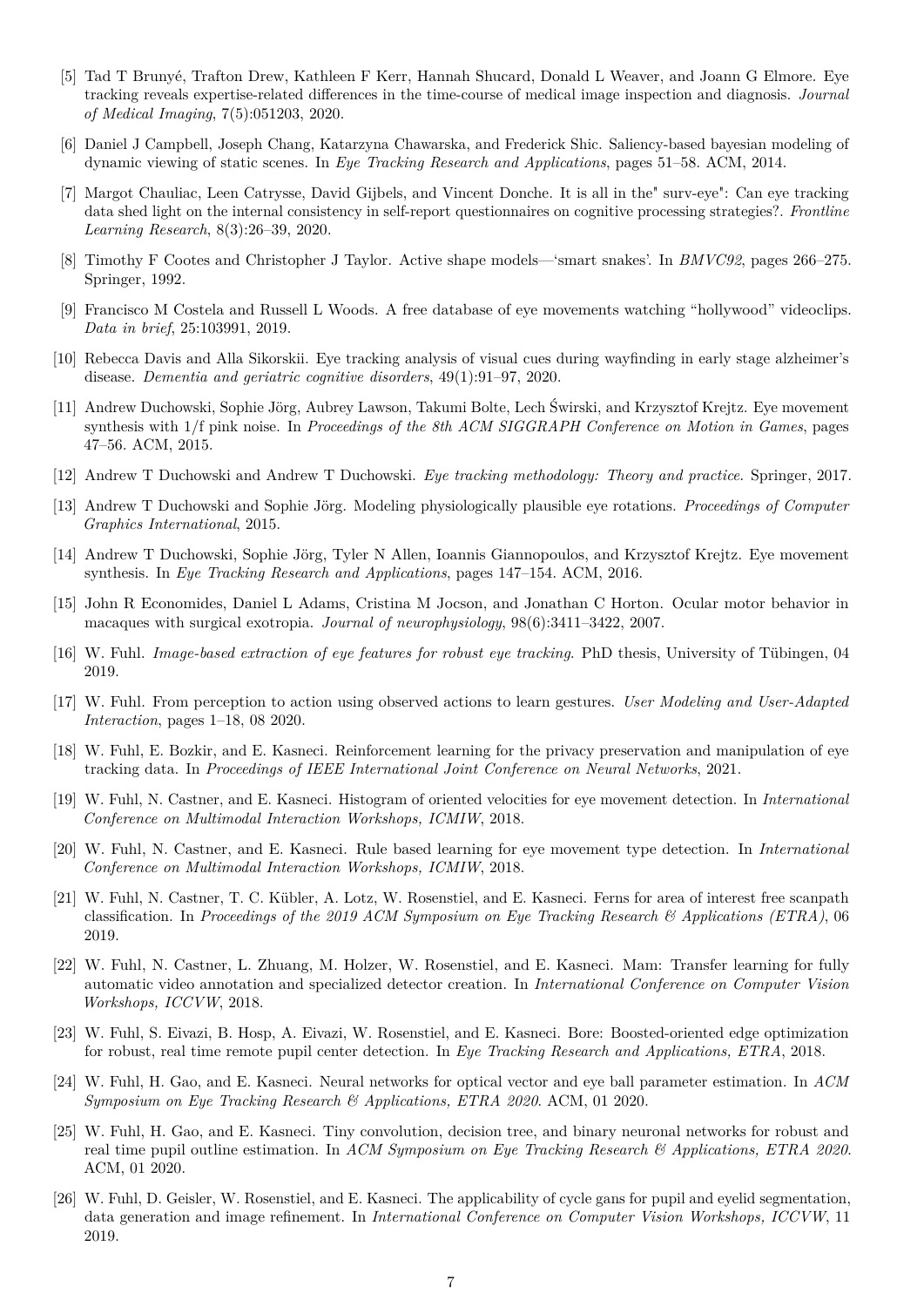- <span id="page-7-8"></span>[27] W. Fuhl, D. Geisler, T. Santini, T. Appel, W. Rosenstiel, and E. Kasneci. Cbf:circular binary features for robust and real-time pupil center detection. In *ACM Symposium on Eye Tracking Research & Applications*, 06 2018.
- <span id="page-7-6"></span>[28] W. Fuhl, D. Geisler, T. Santini, and E. Kasneci. Evaluation of state-of-the-art pupil detection algorithms on remote eye images. In *ACM International Joint Conference on Pervasive and Ubiquitous Computing: Adjunct publication – PETMEI 2016*, 09 2016.
- <span id="page-7-17"></span>[29] W. Fuhl and E. Kasneci. Eye movement velocity and gaze data generator for evaluation, robustness testing and assess of eye tracking software and visualization tools. In *Poster at Egocentric Perception, Interaction and Computing, EPIC*, 2018.
- <span id="page-7-12"></span>[30] W. Fuhl and E. Kasneci. Learning to validate the quality of detected landmarks. In *International Conference on Machine Vision, ICMV*, 11 2019.
- <span id="page-7-14"></span>[31] W. Fuhl and E. Kasneci. Multi layer neural networks as replacement for pooling operations. *arXiv preprint arXiv:2006.06969*, 08 2020.
- <span id="page-7-18"></span>[32] W. Fuhl and E. Kasneci. A multimodal eye movement dataset and a multimodal eye movement segmentation analysis. In *Proceedings of the ACM Symposium on Eye Tracking Research & Applications (ETRA)*, 2021.
- <span id="page-7-16"></span>[33] W. Fuhl and E. Kasneci. Rotated ring, radial and depth wise separable radial convolutions. In *Proceedings of the International Joint Conference on Neural Networks*. IEEE, 2021.
- <span id="page-7-15"></span>[34] W. Fuhl and E. Kasneci. Weight and gradient centralization in deep neural networks. In *Proceedings of International Conference on Artificial Neural Networks*, 2021.
- <span id="page-7-10"></span>[35] W. Fuhl, G. Kasneci, and E. Kasneci. Teyed: Over 20 million real-world eye images with pupil, eyelid, and iris 2d and 3d segmentations, 2d and 3d landmarks, 3d eyeball, gaze vector, and eye movement types. In *IEEE International Symposium on Mixed and Augmented Reality (ISMAR)*, 2021.
- <span id="page-7-13"></span>[36] W. Fuhl, G. Kasneci, W. Rosenstiel, and E. Kasneci. Training decision trees as replacement for convolution layers. In *Conference on Artificial Intelligence, AAAI*, 02 2020.
- <span id="page-7-0"></span>[37] W. Fuhl, T. Kübler, T. Santini, and E. Kasneci. Automatic generation of saliency-based areas of interest for the visualization and analysis of eye-tracking data. In *VMV*, pages 47–54, 2018.
- <span id="page-7-1"></span>[38] W. Fuhl, T. C. Kübler, H. Brinkmann, R. Rosenberg, W. Rosenstiel, and E. Kasneci. Region of interest generation algorithms for eye tracking data. In *Third Workshop on Eye Tracking and Visualization (ETVIS), in conjunction with ACM ETRA*, 06 2018.
- <span id="page-7-7"></span>[39] W. Fuhl, T. C. Kübler, D. Hospach, O. Bringmann, W. Rosenstiel, and E. Kasneci. Ways of improving the precision of eye tracking data: Controlling the influence of dirt and dust on pupil detection. *Journal of Eye Movement Research*, 10(3), 05 2017.
- <span id="page-7-2"></span>[40] W. Fuhl, T. C. Kübler, K. Sippel, W. Rosenstiel, and E. Kasneci. Arbitrarily shaped areas of interest based on gaze density gradient. In *European Conference on Eye Movements, ECEM 2015*, 08 2015.
- <span id="page-7-5"></span>[41] W. Fuhl, T. C. Kübler, K. Sippel, W. Rosenstiel, and E. Kasneci. Excuse: Robust pupil detection in real-world scenarios. In *16th International Conference on Computer Analysis of Images and Patterns (CAIP 2015)*, 09 2015.
- <span id="page-7-19"></span>[42] W. Fuhl, Y. Rong, and K. Enkelejda. Fully convolutional neural networks for raw eye tracking data segmentation, generation, and reconstruction. In *Proceedings of the International Conference on Pattern Recognition*, pages 0–0, 2020.
- <span id="page-7-11"></span>[43] W. Fuhl, Y. Rong, T. Motz, M. Scheidt, A. Hartel, A. Koch, and E. Kasneci. Explainable online validation of machine learning models for practical applications. In *Proceedings of the International Conference on Pattern Recognition*, pages 0–0, 2020.
- <span id="page-7-9"></span>[44] W. Fuhl, W. Rosenstiel, and E. Kasneci. 500,000 images closer to eyelid and pupil segmentation. In *Computer Analysis of Images and Patterns, CAIP*, 11 2019.
- <span id="page-7-20"></span>[45] W Fuhl, N Sanamrad, and E Kasneci. The gaze and mouse signal as additional source for user fingerprints in browser applications. *arXiv preprint arXiv:2101.03793*, 01 2021.
- <span id="page-7-4"></span>[46] W. Fuhl, T. Santini, D. Geisler, T. C. Kübler, and E. Kasneci. Eyelad: Remote eye tracking image labeling tool. In *12th Joint Conference on Computer Vision, Imaging and Computer Graphics Theory and Applications (VISIGRAPP 2017)*, 02 2017.
- <span id="page-7-3"></span>[47] W. Fuhl, T. Santini, D. Geisler, T. C. Kübler, W. Rosenstiel, and E. Kasneci. Eyes wide open? eyelid location and eye aperture estimation for pervasive eye tracking in real-world scenarios. In *ACM International Joint Conference on Pervasive and Ubiquitous Computing: Adjunct publication – PETMEI 2016*, 09 2016.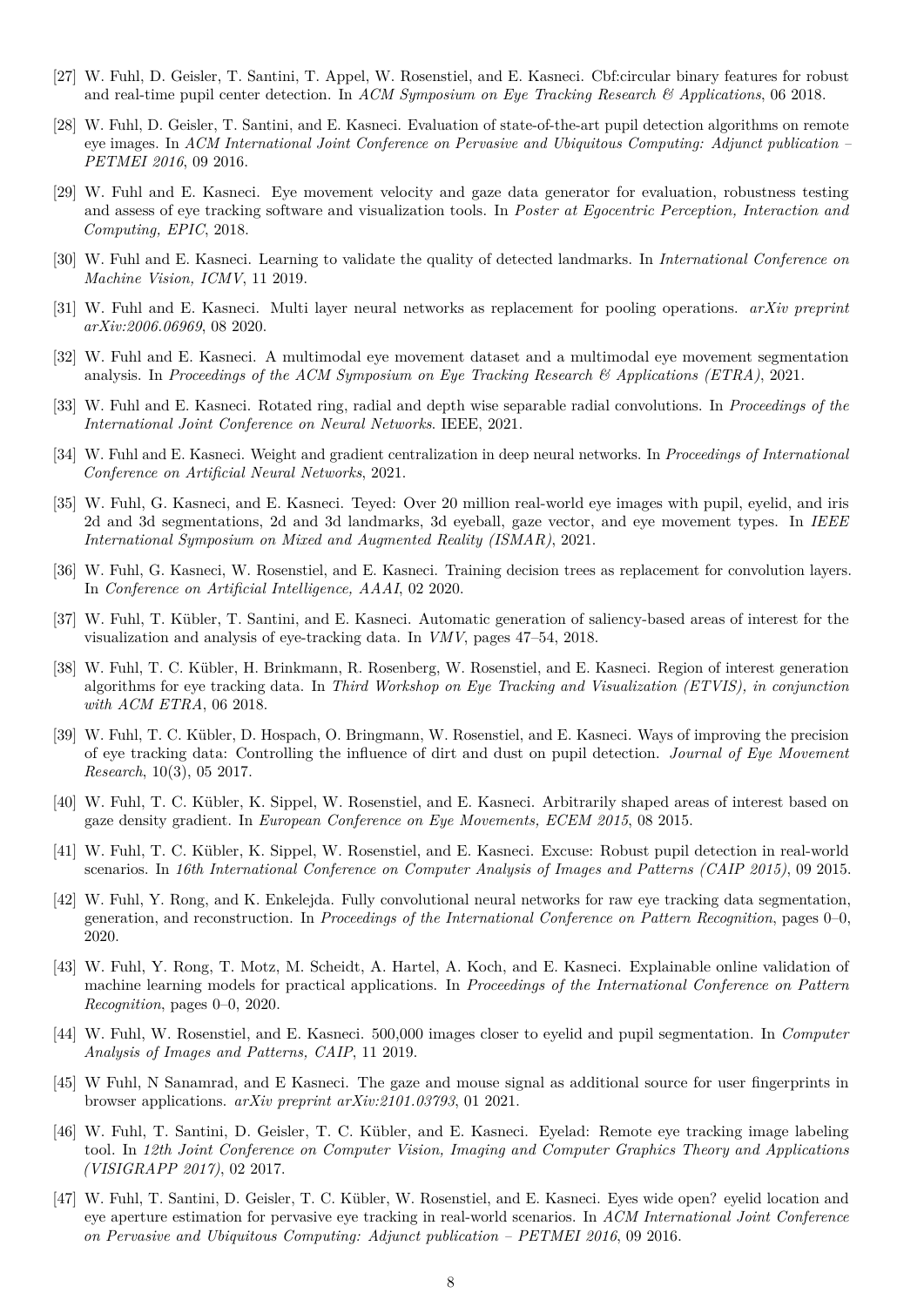- <span id="page-8-6"></span>[48] W. Fuhl, T. Santini, and E. Kasneci. Fast and robust eyelid outline and aperture detection in real-world scenarios. In *IEEE Winter Conference on Applications of Computer Vision (WACV 2017)*, 03 2017.
- <span id="page-8-13"></span>[49] W. Fuhl, T. Santini, and E. Kasneci. Fast camera focus estimation for gaze-based focus control. *arXiv preprint arXiv:1711.03306*, 2017.
- <span id="page-8-10"></span>[50] W. Fuhl, T. Santini, G. Kasneci, and E. Kasneci. Pupilnet: Convolutional neural networks for robust pupil detection. *arXiv preprint arXiv:1601.04902*, 2016.
- <span id="page-8-9"></span>[51] W. Fuhl, T. Santini, G. Kasneci, W. Rosenstiel, and E. Kasneci. Pupilnet v2.0: Convolutional neural networks for cpu based real time robust pupil detection. *arXiv preprint arXiv:1711.00112*, 2017.
- <span id="page-8-7"></span>[52] W. Fuhl, T. Santini, T. C. Kübler, and E. Kasneci. Else: Ellipse selection for robust pupil detection in real-world environments. In *Proceedings of the Ninth Biennial ACM Symposium on Eye Tracking Research & Applications (ETRA)*, pages 123–130, 03 2016.
- <span id="page-8-21"></span>[53] W. Fuhl, T. Santini, T. Kuebler, N. Castner, W. Rosenstiel, and E. Kasneci. Eye movement simulation and detector creation to reduce laborious parameter adjustments. *arXiv preprint arXiv:1804.00970*, 2018.
- <span id="page-8-11"></span>[54] W. Fuhl, T. Santini, C. Reichert, D. Claus, A. Herkommer, H. Bahmani, K. Rifai, S. Wahl, and E. Kasneci. Non-intrusive practitioner pupil detection for unmodified microscope oculars. *Elsevier Computers in Biology and Medicine*, 79:36–44, 12 2016.
- <span id="page-8-12"></span>[55] W. Fuhl, J. Schneider, and E. Kasneci. 1000 pupil segmentations in a second using haar like features and statistical learning. In *International Conference on Computer Vision Workshops, ICCVW*, 2021.
- <span id="page-8-8"></span>[56] W. Fuhl, M. Tonsen, A. Bulling, and E. Kasneci. Pupil detection for head-mounted eye tracking in the wild: An evaluation of the state of the art. In *Machine Vision and Applications*, pages 1–14, 06 2016.
- <span id="page-8-14"></span>[57] Wolfgang Fuhl. Maximum and leaky maximum propagation. *arXiv preprint arXiv:2105.10277*, 2021.
- <span id="page-8-15"></span>[58] Wolfgang Fuhl. Tensor normalization and full distribution training. *arXiv preprint arXiv:2109.02345*, 2021.
- <span id="page-8-19"></span>[59] Wolfgang Fuhl, Efe Bozkir, Benedikt Hosp, Nora Castner, David Geisler, Thiago C Santini, and Enkelejda Kasneci. Encodji: encoding gaze data into emoji space for an amusing scanpath classification approach. In *Proceedings of the 11th ACM Symposium on Eye Tracking Research & Applications*, pages 1–4, 2019.
- <span id="page-8-0"></span>[60] Aaron L Gardony, Robert W Lindeman, and Tad T Brunyé. Eye-tracking for human-centered mixed reality: promises and challenges. In *Optical Architectures for Displays and Sensing in Augmented, Virtual, and Mixed Reality (AR, VR, MR)*, volume 11310, page 113100T. International Society for Optics and Photonics, 2020.
- <span id="page-8-4"></span>[61] Patrick Jermann, Marc-Antoine Nüssli, and Weifeng Li. Using dual eye-tracking to unveil coordination and expertise in collaborative tetris. *Proceedings of HCI 2010 24*, pages 36–44, 2010.
- <span id="page-8-1"></span>[62] Antony William Joseph and Ramaswamy Murugesh. Potential eye tracking metrics and indicators to measure cognitive load in human-computer interaction research. *Journal of Scientific Research*, 64(1), 2020.
- <span id="page-8-18"></span>[63] Binh H Le, Xiaohan Ma, and Zhigang Deng. Live speech driven head-and-eye motion generators. *IEEE transactions on Visualization and Computer Graphics*, 18(11):1902–1914, 2012.
- <span id="page-8-16"></span>[64] Sooha Park Lee, Jeremy B Badler, and Norman I Badler. Eyes alive. In *ACM Transactions on Graphics (TOG)*, volume 21, pages 637–644. ACM, 2002.
- <span id="page-8-2"></span>[65] Astar Lev, Yoram Braw, Tomer Elbaum, Michael Wagner, and Yuri Rassovsky. Eye tracking during a continuous performance test: Utility for assessing adhd patients. *Journal of Attention Disorders*, page 1087054720972786, 2020.
- <span id="page-8-3"></span>[66] Dirk Lewandowski and Yvonne Kammerer. Factors influencing viewing behaviour on search engine results pages: A review of eye-tracking research. *Behaviour & Information Technology*, pages 1–31, 2020.
- <span id="page-8-5"></span>[67] Congcong Liu, Yuying Chen, Lei Tai, Haoyang Ye, Ming Liu, and Bertram E Shi. A gaze model improves autonomous driving. In *Proceedings of the 11th ACM symposium on eye tracking research & applications*, pages 1–5, 2019.
- <span id="page-8-17"></span>[68] Xiaohan Ma and Zhigang Deng. Natural eye motion synthesis by modeling gaze-head coupling. In *IEEE Virtual Reality Conference*, pages 143–150. IEEE, 2009.
- <span id="page-8-20"></span>[69] Michael B McCamy, Jorge Otero-Millan, Leandro Luigi Di Stasi, Stephen L Macknik, and Susana Martinez-Conde. Highly informative natural scene regions increase microsaccade production during visual scanning. *Journal of neuroscience*, 34(8):2956–2966, 2014.